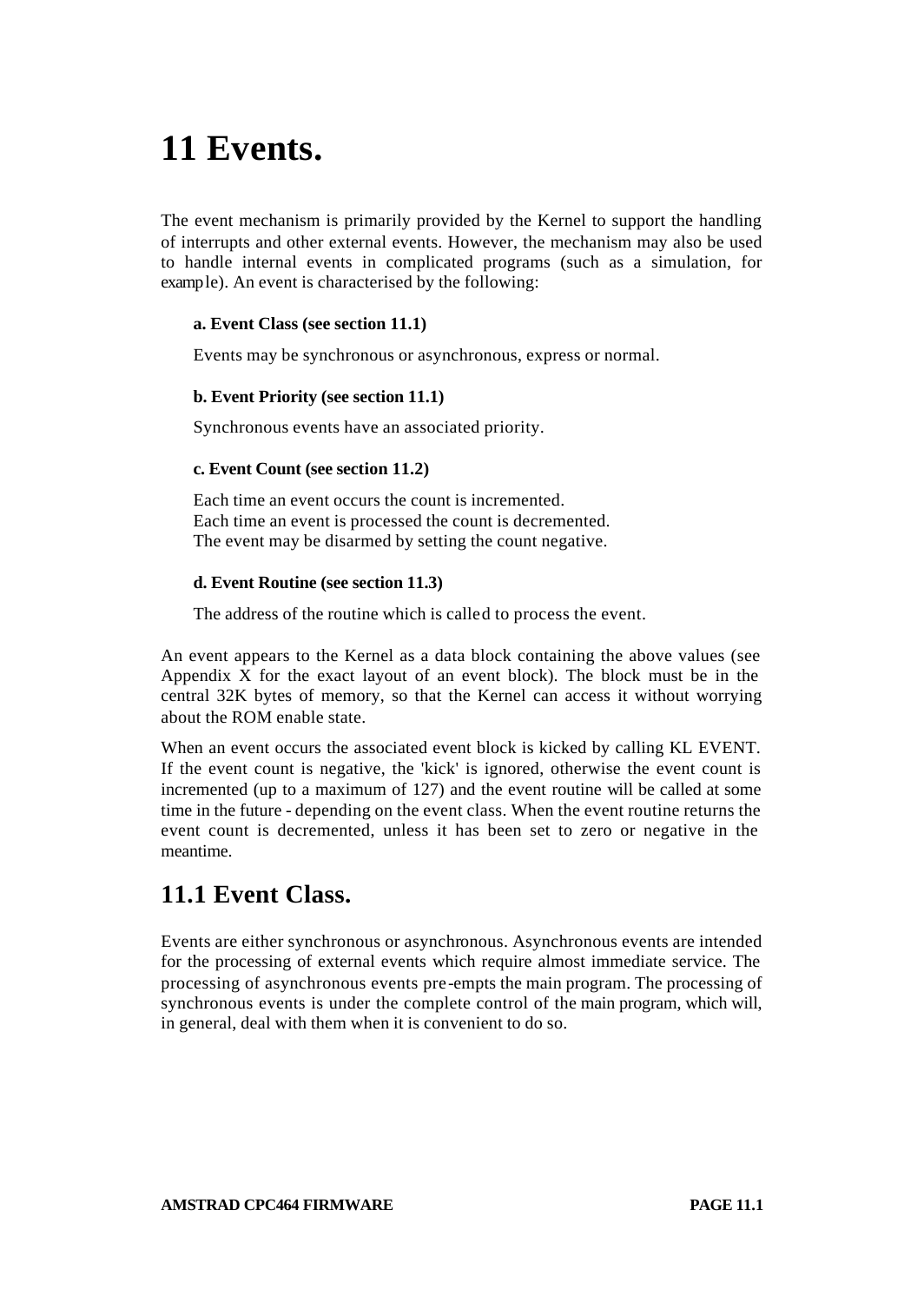#### **a. Asynchronous Events.**

An asynchronous event is processed immediately the event is kicked - or almost immediately if the kick occurs in the interrupt path – see section 10 on interrupts. The Kernel does not provide any interlocks between asynchronous events and the main program or other events, so care must be exercised to avoid interactions. It is most unwise to call routines that are not re-entrant - for example, the firmware screen driving routines.

If the event count is still greater than zero when the event routine returns, it is decremented. If the count remains greater than zero then the process is repeated (the event routine is called again and the event count is decremented) until the count becomes zero or is set negative (see 11.2 below).

#### **b. Synchronous Events.**

Synchronous events are not processed when the event is kicked, but are placed on the synchronous event queue, waiting to be processed. Events are queued in descending order of priority - equal priority events after those already on the queue.

The foreground program should poll the synchronous event queue regularly, to see if there are any events outstanding. If there are then it should process them. The difference between synchronous and asynchronous events is, therefore, that the foreground program decides when synchronous events should be processed, but the event 'kicker' decides when asynchronous events are processed. Provided that the foreground program takes suitable care, there should be no difficulty in handling the interactions and resource sharing between synchronous events and the foreground program.

When the foreground program finds the synchronous event queue is not empty it should (but is not constrained to) instruct the Kernel to process the first event on the queue. When a synchronous event routine is run the Kernel remembers the priority of the event. In the event routine the synchronous event queue may be polled, but the Kernel hides any event whose priority is less than or equal to that event currently being processed. When the event routine returns the previous event priority is restored - so the processing of events may be nested.

The synchronous event priorities are split into two ranges, express and normal. All express events have higher priorities than all normal events. The Kernel provides a mechanism to disable the processing of normal events, without affecting express events. This may be used to implement 'critical regions' through which normal events may interact. The synchronous event 'kicked' by the Key Manager break handling mechanism is an example of an express synchronous event.

# **11.2 Event Count.**

The main purpose of the event count is to keep track of the difference between the number of times the event has been kicked, and the number of times the event has been processed. This ensures that a kick is not missed if it occurs before the previous kick has been processed. The event count is normally incremented when the event is kicked and decremented when the event routine returns. However the exact action depends on the event count as follows: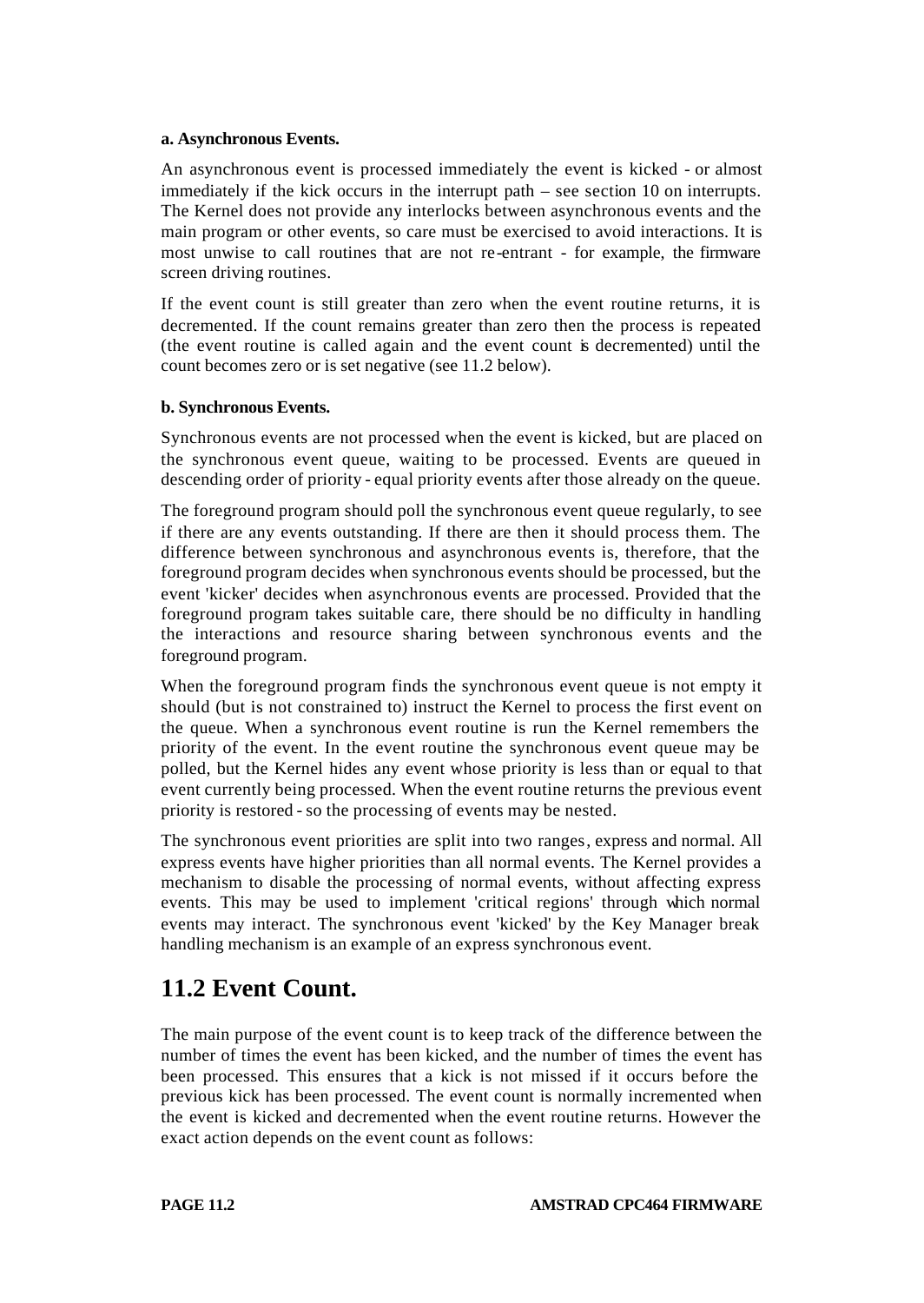Increment.

| $-1282$ :  | The count is not changed - the event is ignored.                                                                                                       |
|------------|--------------------------------------------------------------------------------------------------------------------------------------------------------|
| $-1:$      | This value is illegal.                                                                                                                                 |
| 0:         | The count is incremented and event processing is initiated as<br>required by the even class.                                                           |
| 1.126:     | The count is incremented but no further action is taken. The<br>event is waiting for a previous kick to be processed or for<br>processing to complete. |
| 127:       | The count is not changed - the kick is ignored.                                                                                                        |
| Decrement. |                                                                                                                                                        |
| $-128:$    | This value is illegal.                                                                                                                                 |
| $-127.0$   | The count is not changed - the event has been disarmed.                                                                                                |
| 1:         | The count is decremented and the event processing<br><i>is</i><br>terminated.                                                                          |
| 2.127:     | The count is decremented and the event processing is                                                                                                   |

Note that the event routine may disarm itself by setting the count negative (by convention to -64) and can discard unwanted kicks by setting its count to one.

### **11.3 Event Routine.**

continued.

In general the address of the event routine is given as a 3 byte 'far address' (see section 2 on the memory layout). This allows the routine to be located in any ROM or anywhere in RAM.

A special form of the address class may specify the routine as at a 'near address'. This does not change the ROM state and so the routine must be located either in the lower ROM or in the central 32K of RAM. The ROM select byte of the 'far address' is ignored and the other two bytes taken as the address of the routine. Calling a 'near address' event routine requires a little less work than calling a full 'far address', and is used by the firmware itself.

# **11.4 Disarming and Reinitializing Events.**

Before an event block may be reinitialized the event must be disarmed. This ensures that the event is removed from the various event pending queues and prevents the event queues being corrupted when the event block is initialized. An asynchronous event must not be reinitialised from inside its asynchronous event routine (because in this case disarming the event does not remove the event from the interrupt event pending queue).